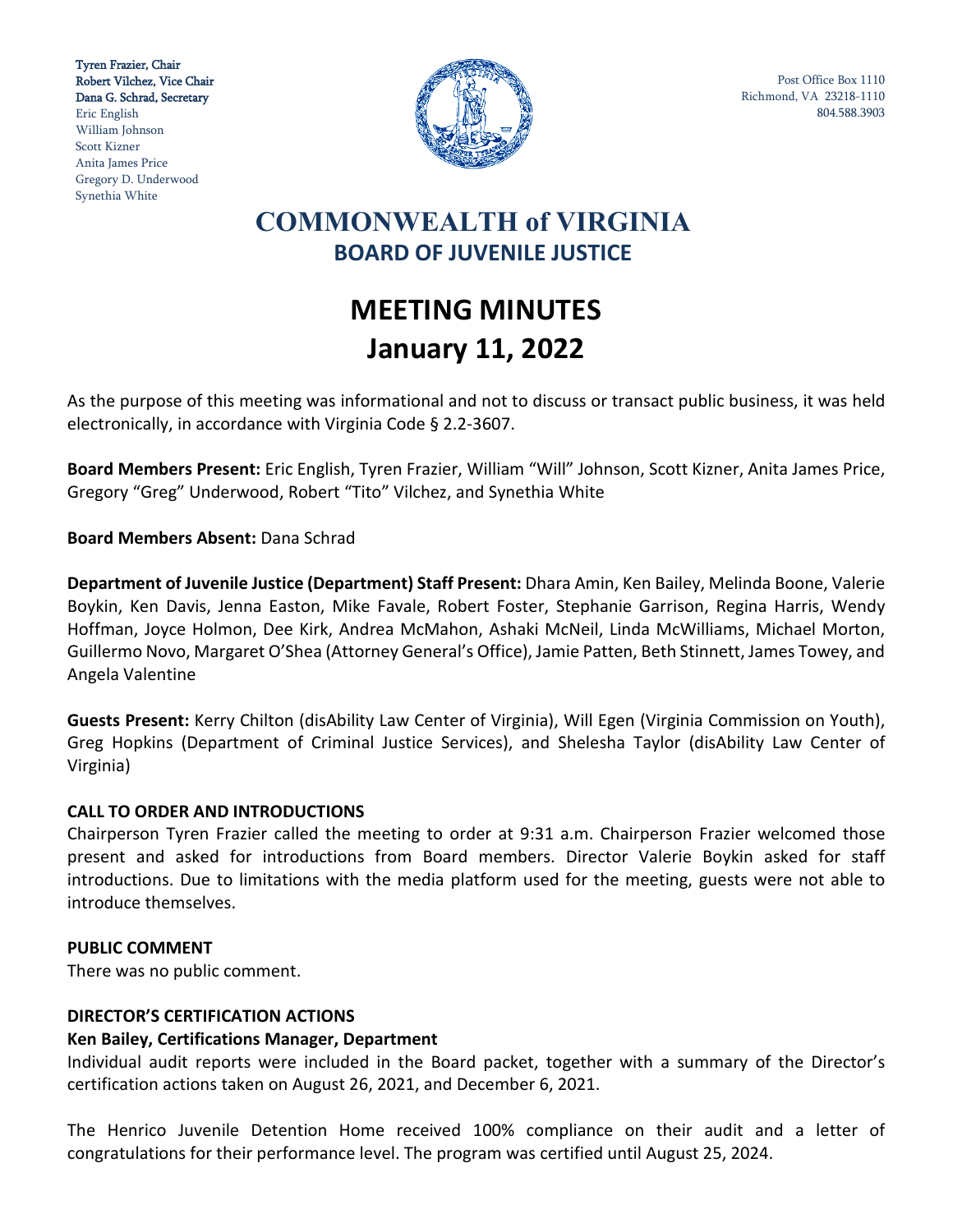The audit for the Lynchburg Regional Juvenile Detention Center and Post-dispositional Detention Program found one deficiency. The program's previous audit in 2017 found five areas of non-compliance, with four being critical requirements. They have shown significant improvement.

The Chaplin Youth Center in Fredericksburg received 100% compliance on their audit and a letter of congratulations for their performance level. The program was certified until June 10, 2024.

Mr. Bailey commented that, despite all the challenges, the Department's court service units continue to demonstrate exceptional compliance during the pandemic.

The 6<sup>th</sup> District Court Service Unit received 100% compliance on their audit and a letter of congratulations for their performance level. The program was certified until March 18, 2024.

The 19th District Court Service Unit received 100% compliance on their audit and a letter of congratulations for their performance level. The program was certified until March 18, 2024.

The 31<sup>st</sup> District Court Service Unit received 100% compliance on their audit and a letter of congratulations for their performance level. The program was certified until April 20, 2024.

Mr. Bailey reviewed the certification actions taken by the Director on December 6, 2021.

Anchor House Group Home in Martinsville cares for youth in post-dispositional and pre-dispositional shelter care status. The audit found two deficiencies for non-compliance related to the grievance procedure and emergency evacuation procedures. A follow-up review was conducted on November 1, 2021, by which time the two deficiencies had been corrected, and the program was certified until October 14, 2024.

Andrew B. Ferrari Argus House operates a group home for boys in Arlington that includes services for transitional independent living for the placement care of older youth. The home received 100% compliance on their audit and a letter of congratulations for their performance level. The program was certified until October 1, 2023. In their audit of 2017, they had seven areas of non-compliance, and have shown great improvement.

The audit for Fairfax Juvenile Detention Center and Post-dispositional Detention Program found one deficiency for missing a tuberculosis screening, which was a critical requirement. The follow-up review indicated the issue was corrected, and the program was certified until January 14, 2024.

Foundations Group Home is a group home for girls located in Fairfax. The audit found two documentation issues. The follow-up review indicated the two issues were resolved, and the program was certified until March 15, 2024.

The audit for Loudoun County Juvenile Detention Center and Post-dispositional Detention Program in Leesburg found one deficiency, which the Center took immediate action to correct. The program was certified until September 8, 2024.

The Lynchburg Group Home was certified until September 8, 2024. This was a significant result as the program's audit in 2018 found 11 deficiencies, with five being critical. The most recent audit found only two deficiencies, both minor and immediately corrected. The Department is proud of the hard work done by the Home, which is a pre-dispositional program.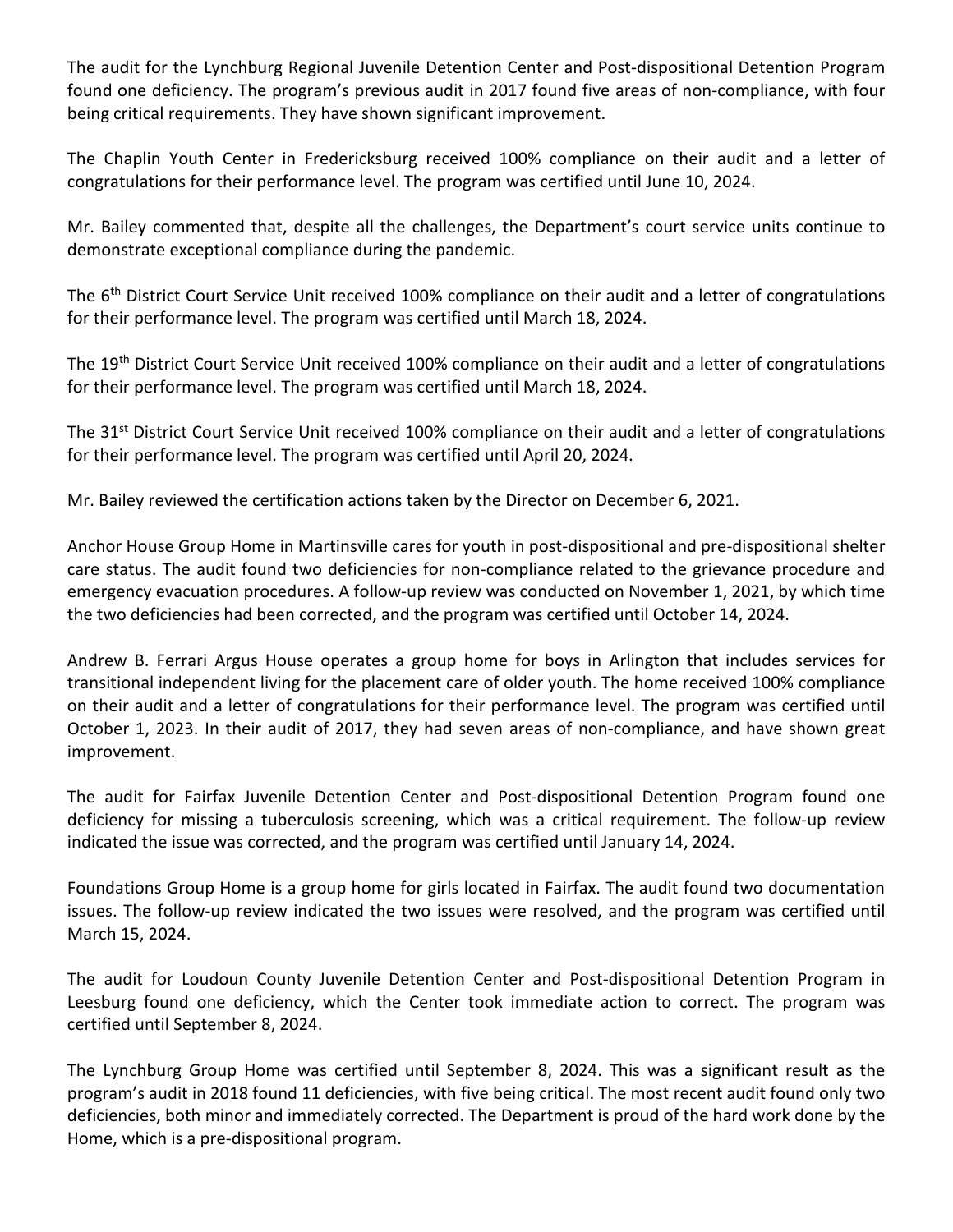Judge Patrick D. Molinari Juvenile Shelter is an emergency shelter program in Manassas. Their 2017 audit found five areas of deficiencies, and the most recent audit found only one missed area, which was immediately corrected.

The Virginia Beach Juvenile Detention Center and Post-dispositional Detention Program received 100% compliance on their audit and a letter of congratulations for their performance level. The program was certified until April 18, 2024.

Chairperson Frazier informed the new Board members that these actions are reviewed every meeting. Mr. Bailey outlined the certification process. The regulations promulgated by the Board require the Department's Certification Unit to assess compliance for all programs certified by the Board (including court service units, group homes, detention homes, and correctional centers). The Certification Unit is responsible for making sure these programs work within the required regulations. Mr. Bailey has a staff of four that conduct audits either virtually or in a combination of onsite and virtual formats to assess compliance with as many as 356 standards for a residential program. It is a time consuming process that requires a large amount of documentation that facilities must maintain.

# **HUMAN RESEARCH AND DE-IDENTIFIED CASE-SPECIFIC DATA REQUEST ANNUAL REPORT FY 2021 Dhara Amin, Senior Research Associate, Department**

6 VAC 35-170, *Minimum Standards for Research Involving Human Subjects or Records of the Department of Juvenile Justice* is the regulation for human research and case-specific data requests for research purposes. The standards are to protect youth, their sensitive information, and their rights according to federal requirements, the Virginia Administrative Code, and the Department's guidance document outlining what is and is not allowed. The Human Research Review Committee, chaired by Dr. Amin, is responsible for the review of all submitted proposals, for voting on approval or not, and for proposal revisions. The committee provides a recommendation to the agency Director for final approval.

The annual report summarized the submitted and active projects in FY 2021. The report reflected some new regulation requirements implemented in June 2021 in the Administrative Code.

COVID-19 was the biggest challenge from the past few years, as all human research had been temporarily halted by federal guideline. Unfortunately, no clear cutoff date had been provided at the start, and many states' institutional review boards had little flexibility given their own COVID-19 trends and positivity rates. Overall, the Department saw a great decrease in the number of proposals received; however, the Department did receive more data requests requiring operational planning than in previous years.

This past year, there were 15 active cases or studies; nine were closed and six provided executive summaries found in Appendix A of the Board packet. The Research Unit is extremely proud of the number of cases and studies closed, and made an effort to wrap up long-term projects that took more time to complete than originally anticipated.

Board Member Anita James Price thanked Dr. Amin for her presentation, and noted it was a comprehensive report. Board Member Price asked if trauma-informed resilience training was considered. Dr. Amin referred to the executive summary in Appendix A on Vision 21 Linking System of Care for Children and Youth. This trauma assessment tool and victimization survey has been studied and piloted to use statewide for youth and families who overlap by the Department and other state stakeholders. Instead of repeatedly asking the youth the same questions, the tool compiled the questions in a centralized way so agencies can share data for case planning purposes.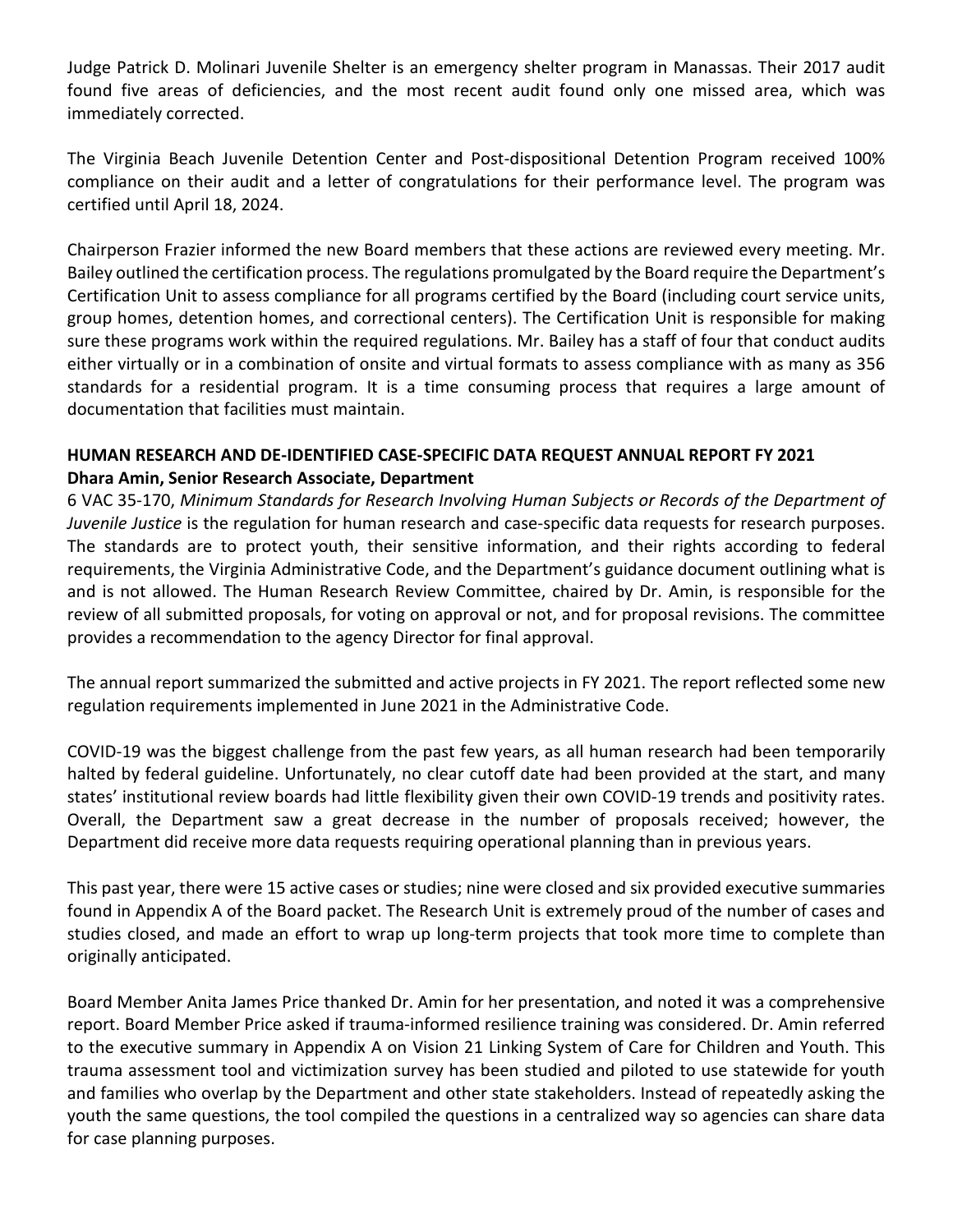#### **REGULATORY UPDATE**

#### **Ken Davis, Regulatory Affairs Coordinator, Department**

#### **6VAC35-71 Regulation Governing Juvenile Correctional Centers**

This regulation became effective on January 1, 2014, and work began with the publication of the Notice of Intended Regulatory Action (NOIRA) in October 2016. Some Board members may recall the significant changes made to the proposed text after public comment ended on November 29, 2019, with the text being advanced through a revised Proposed Stage submitted in August 2021. Executive branch review of the revised Proposed Stage included the Governor's approval on January 4, 2022, and the Department is now preparing to submit the action to the Registrar's Office for publication in the *Virginia Register*, and a 60-day public comment period will follow. Based on the Register publication schedule, Mr. Davis anticipated this will get published in the February 14, 2022, of the Register.

# **6VAC35-101 Regulation Governing Juvenile Secure Detention Centers**

This regulation became effective on January 1, 2014, and was under a comprehensive review. Public comment period for the proposed stage ended July 2021, and resulted in two public comments. Those comments concerned issues of room restriction and restraints that the Board discussed and voted on prior to advancing to the Proposed Stage. The comments did not raise any new concerns. The reconvened workgroup began meeting in June 2021 and concluded its session on December 6, 2021. The workgroup recommended a number of minor changes, and the Department is currently preparing the necessary documents for advancement to the final stage. The Department anticipates bringing the amended proposed language before the Board at their next regularly scheduled meeting.

In their recent report, the Joint Legislative Audit and Review Committee (JLARC) recommended regulatory action regarding training at juvenile detention centers. The Department's plan is to move forward with the current regulatory action to avoid any further delays. The Department will work with the Board to advance separately any additional changes that might be necessary as a result of JLARC's recommendations.

# **6VAC35-150-335 Regulation for Nonresidential Services, Diversion**

The action sought to remove the 90-day deadline for completing truancy diversions, consistent with Chapter 753 of the 2020 Acts of Assembly. The Department advanced this action through the fast-track process, with executive branch review concluding with the Governor's approval on July 22, 2021. Public comment ended on September 15, 2021 and, as there were no objections, the regulatory change took effect on October 1, 2021.

# **6VAC35-180 Regulations Governing Mental Health Services Transition Plans for Incarcerated Juveniles**

This regulation is no longer pending, as the Governor's approval was received on January 4, 2022, and it is being prepared for publication in the *Virginia Register*. As with 6VAC35-71, Mr. Davis anticipated publication in the February 14 issue, followed by the required public comment period.

# **6VAC35-200 Regulations Governing Youth Detained Pursuant to Federal Contracts (\*New)**

This action seeks to establish new regulations applicable to youth detained in juvenile correctional facilities in programs pursuant to contracts with the federal government. The action carries out the legislative mandate in Chapter 599 of the 2020 Acts of Assembly. There was no public comment during the NOIRA stage. The workgroup completed its first series of meetings, and work continues on the proposed language. The workgroup will give the proposed text a final review before presenting to the Board for advancement to the Proposed Stage.

#### **6VAC35-210 Compulsory Minimum Training Standards for Direct Care Employees**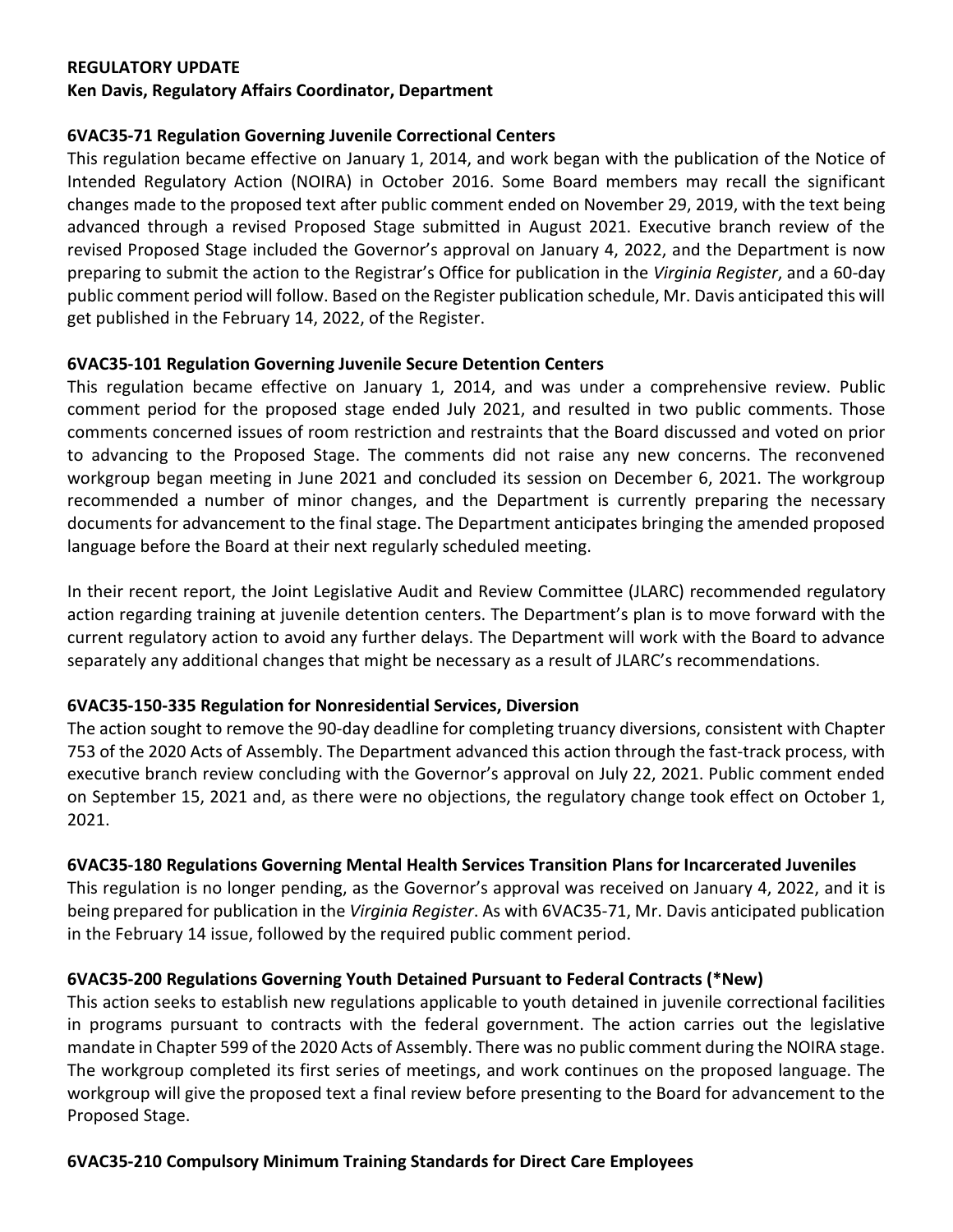On track to be the next action to become effective, this is also a fast-track action that was submitted for Attorney General review on June 22, 2021. The Attorney General certified the action on September 14, 2021. The rest of the executive branch review proceeded quickly, with the Department of Planning and Budget and Secretary of Public Safety and Homeland Security giving approval in late November 2021, and the Governor signing off on December 29, 2021. The Department submitted this regulation and its associated guidance document, outlining performance outcomes, for publication in the *Virginia Register* on January 31, 2022. A 30-day public comment period will follow publication. If no objections are raised, the regulation and the guidance document will become effective on March 18, 2022.

# **ACTIONS PENDING**

- **1. 6VAC35-30 Regulation Governing State Reimbursement of Local Juvenile Residential Facility Costs**
- **2. 6VAC35-35 Regulation Governing the Process for Planning, Designing, and Constructing Locally Funded Juvenile Residential Facilities (\*New)**
- **3. 6VAC35-41 Regulation Governing Juvenile Group Homes and Halfway Houses**

The work continues on all three pending regulations. There have been no status changes since the Board last met.

# **SCREENING FOR EXPERIENCES AND STRENGTHS (SEAS): NEW TRAUMA SCREENING TOOL Linda McWilliams, Deputy Director for Community Programs, Department**

The current tool used in the Department for trauma is called Adverse Childhood Experiences (ACE). The ACE was a good initial screen for trauma, but concerns have been raised that it has not fully captured all experiences of the youth such as exposure to violence. The agency's Research Unit was asked to review national tools used by other states and the level of expertise needed to administer those tools. Those results led to the work of the Department of Social Services (DSS) project known as Virginia HEALS (formerly Vision 21 and, later, Linking Systems of Care) and the SEAS trauma tool. This was a seven-year federally funded project that included training and assistance by the National Council of Juvenile and Family Court Judges. Child trauma experts served on the national steering committee. The SEAS tool was piloted over a period of three and a half years, and the Department served as a pilot site during that evaluation period.

Ms. McWilliams introduced the next speakers from the Department. Regina Harris, the Regional Program Manager for the southern region and Jenna Easton, the Diversion Program Manager, were tasked to cofacilitate a workgroup to develop steps to implement the SEAS tool, to include a plan and procedures.

Ms. Regina Harris continued the briefing. The SEAS was developed in Virginia through a grant project originally called Vision 21 that brought together child serving agencies from across the state. The PowerPoint in the Board packet lists a link to their website to learn more information on the project as well as webinars on the SEAS and other trauma topics.

The SEAS tool is just one component of the Virginia HEALS trauma-informed model of service delivery for children, youth, and families. The Department has been an active partner since it began in 2015. The SEAS is a free screening tool that identifies trauma, victimization experiences, exposure to violence, and symptoms in youth. It is a comprehensive screen that encompasses the unique forms of trauma experienced and witnessed by youth. It gathers information on six different types of victimization, including physical and sexual abuse, trafficking, bullying, community violence, and domestic violence, along with identifying whether the perpetrator was a family member and the approximate date the trauma occurred.

The SEAS tool was finalized and made available to the Department for use with youth in 2020. As part of the development of the tool there were three separate rounds of a six-month pilot completed over the course of three and a half years. Multiple court service units and numerous child-serving entities such as schools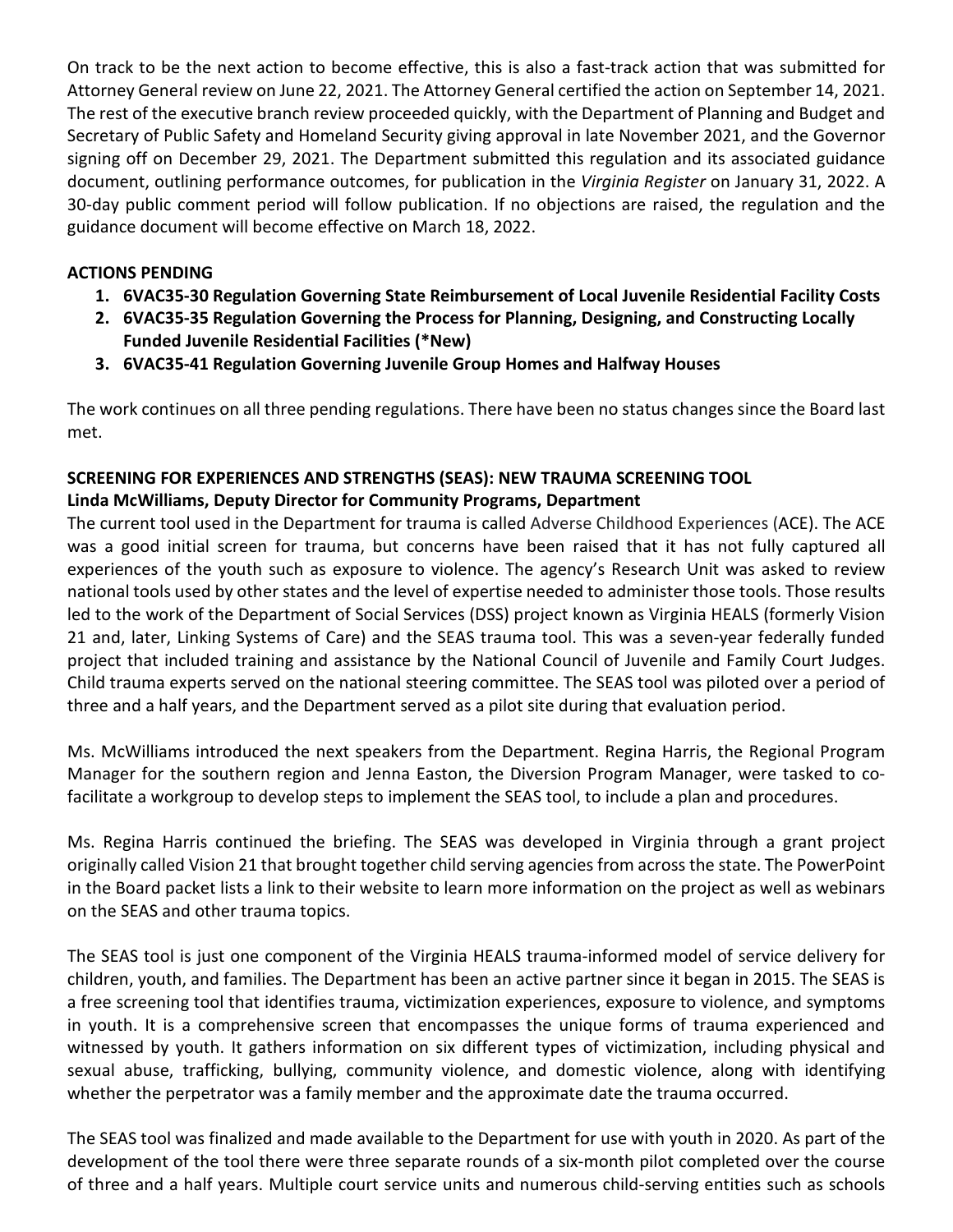and community outreach programs in five localities volunteered as pilot sites. The data collected from these pilots was used to fine-tune the tool and screening process along with the accompanying trainings.

One notable piece of data that was collected on the pilot project was the length of time it took to administer the SEAS. It was determined to take an average of fifteen to thirty minutes depending upon the youth's responsiveness to questions. It may take agency staff a little longer to administer the tool in the beginning, while they are learning and becoming familiar with it. The SEAS must be conducted through an interview process, as the tool was not designed to be self-administered. Prior to administering the SEAS, frontline service workers are required to complete training which will be provided by the Department.

The SEAS is comprised of a series of 34 questions and is available in three age groups. The Department will be implementing two of those versions: the versions for 7 to 12 year olds and for ages 13-21. The language employed in each version varies slightly to reflect phrases that are age and developmentally appropriate. The overall structure and content is the same across the three versions with the three primary domain SEAS being defining victimization, possible reaction to trauma, and protective factors. A key point of this tool (and an important part of the SEAS suite more broadly) is identifying protective factors, so that the response can be targeted to utilize and build upon the youth's identified strengths and existing support.

In addition to developing a procedure that guides implementation and administration of the SEAS by staff, the Department has worked with Virginia HEALS and other subject matter experts to create a referral and response protocol that goes along with the procedure to provide clear and specific guidance to agency staff on how to respond to individual results from the SEAS. The ACE served a valuable purpose by providing the Department with an introduction to trauma, but the Department looks to move beyond being a traumainformed agency to a trauma-responsive one. The agency needs to ensure that it recognizes and responds to all forms of trauma, so that appropriate services and inventions to promote healing are provided in an effort to prevent youth from further system involvement as a result of their trauma exposure.

Ms. Jenna Easton continued the briefing. The workgroup is currently finalizing the procedure and has incorporated the impact statements provided by the court service unit directors, as well as recommendations made through the equity assessment tool review. The procedure has been vetted by many, and the Department is excited to see this come to fruition.

Over the past few months, the agency has been introducing the tool to the staff and partner stakeholders. In addition to the information shared with staff during community listening sessions in October, an overview of the SEAS tool has also been presented at the Judicial Liaison Committee and the Commonwealth's Attorneys Liaison Committee.

A separate workgroup designed the training for SEAS. The training plan takes a triage approach; the priority is to train staff who will use the tool and then share the training with other staff who need to be informed, such as the Virginia Juvenile Community Crime Control Act (VJCCCA) service providers and the regional service coordinators. They can take this journey along with the Department to becoming more than traumainformed to trauma-responsive. The Department's goal is to begin training, as well as release a new social history template and procedure, later this month.

The ACE results have been provided in the social history report, and the SEAS results will be provided also in such reports. This will require changes to the social history. The procedure has been vetted and taken through due process. The social history report is typically a pre-dispositional report shared with the court on information about the young person, their background, and their family. It covers a wide variety of information from their school, community, peers, and family. The social history gives a clear picture to the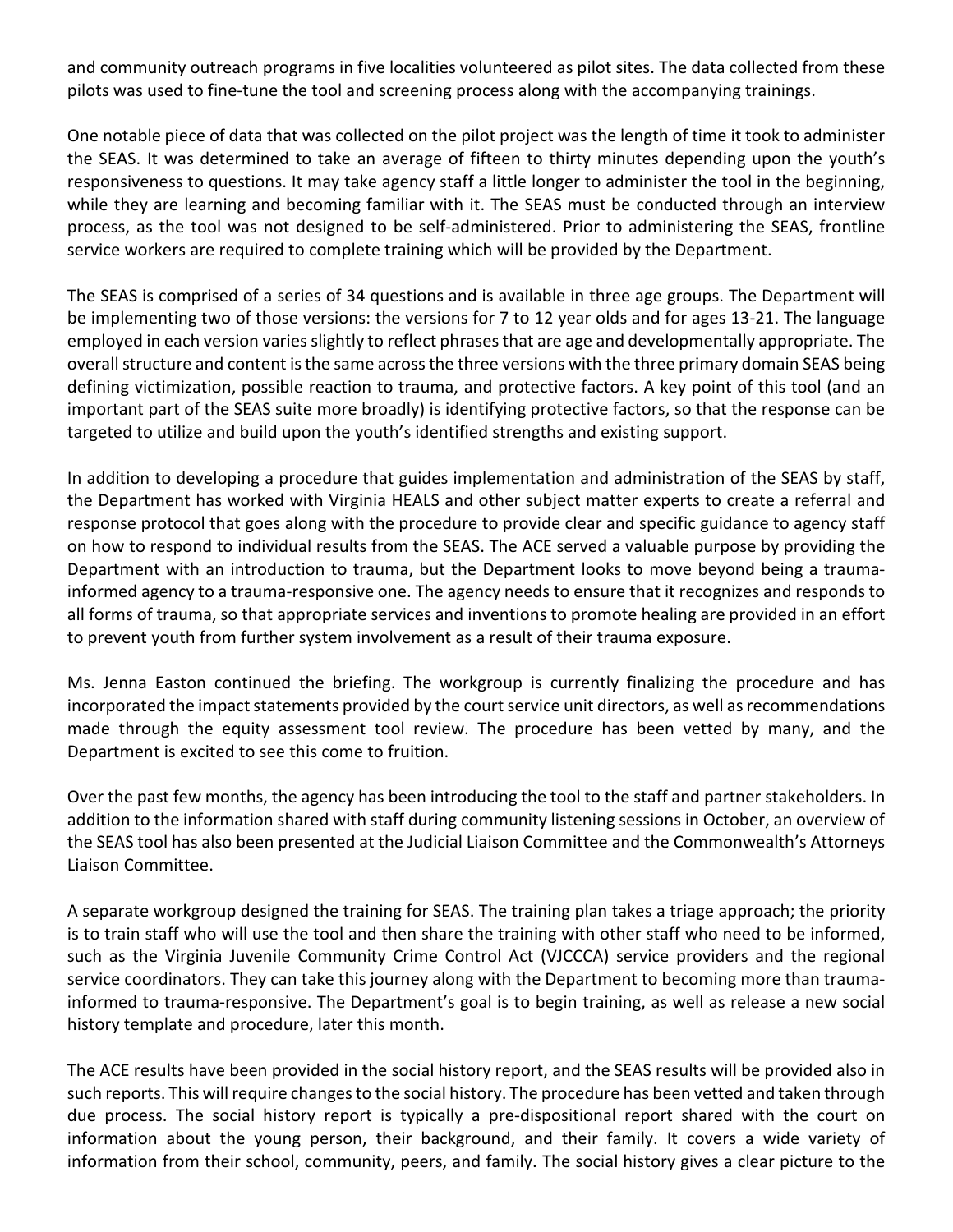court about that young person standing in front of it, so when dispositional decisions are made by the court they have that information.

The Department plans to move forward with full implementation of the SEAS tool in April. This means that agency staff will be trained and the SEAS adopted as the Department's official trauma screening tool.

Director Boykin explained that the ACE has been used by the Department for seven years and was a valuable tool, but was originally designed many decades ago for adult women who experienced weight issues. The Department believed that by sharing the SEAS tool with other child-serving agencies, all will speak the same language and look at the same issues and concerns. The data show that at least 95% of all committed youth have at least one ACE trauma issue and at least 65% have at least three issues of trauma they have experienced prior to coming into the Department's care.

Board Member Anita Price was excited about this program and values the potential collaboration with others in addressing trauma in young people. Board Member Price was encouraged by the Department becoming a trauma-responsive agency. It is important to use the same language and implement these types of tools to help heal the youth.

Board Member Tito Vilchez applauded the Department and is excited to learn more about this trauma training tool. Board Member Vilchez was happy to hear the Department is exploring and seeking tools to assist youth and providing appropriate services.

Board Member Will Johnson asked if there was an additional cost to the Department to implement SEAS and expressed the hope that funding will be there to sustain the program and move it forward. Ms. Harris answered that the tool was free. The only cost that will be incurred is the training, which is being provided by Department staff. There is no external cost. Deputy Director McWilliams said that SEAS was developed in Virginia through a grant to support child-serving agencies.

Board Member Synethia White asked how the new program was being communicated to the community and the agency's external stakeholders. Many families and organizations have been vocal about the impact of trauma not being addressed. This trauma tool is progressive, thoughtful, and has taken a great deal of work, and in Ms. White's opinion should be communicated to a wider audience. Ms. McWilliams replied that the agency partnered with DSS, who were involved in the initial work to develop the tool and have communicated this program out to other DSS departments. The Department has been sharing SEAS with their partners such as the Judicial and Commonwealth's Attorneys liaison groups. The court service unit directors will be asked to share SEAS locally with all of their departments to include community service boards and other stakeholders. Director Boykin remarked that the agency has been invited to present the SEAS at the upcoming judicial conference this spring. Internal and system stakeholders have been notified about the program as well. One of the areas in the Department's draft strategic plan is to have broader communication and engagement with the community by sharing progress with the general public and other constituents. Director Boykin remarked that the agency does have a community engagement strategy going forward, but not all has been figured out. Director Boykin asked for the Board's experience to help with communication.

Board Member White said most of the "tators"--the agitators, the commentators, and the spectators—and the smaller, grass-roots organizations, have been more vocal about dysfunction in the systems and have an opportunity to be the checks and balances for these systems. Board Member White expressed her appreciation and assistance and is glad to see trauma addressed at assessment. Board Member White would like to see this information out in the community, especially those impacted by young people involved in the juvenile justice system.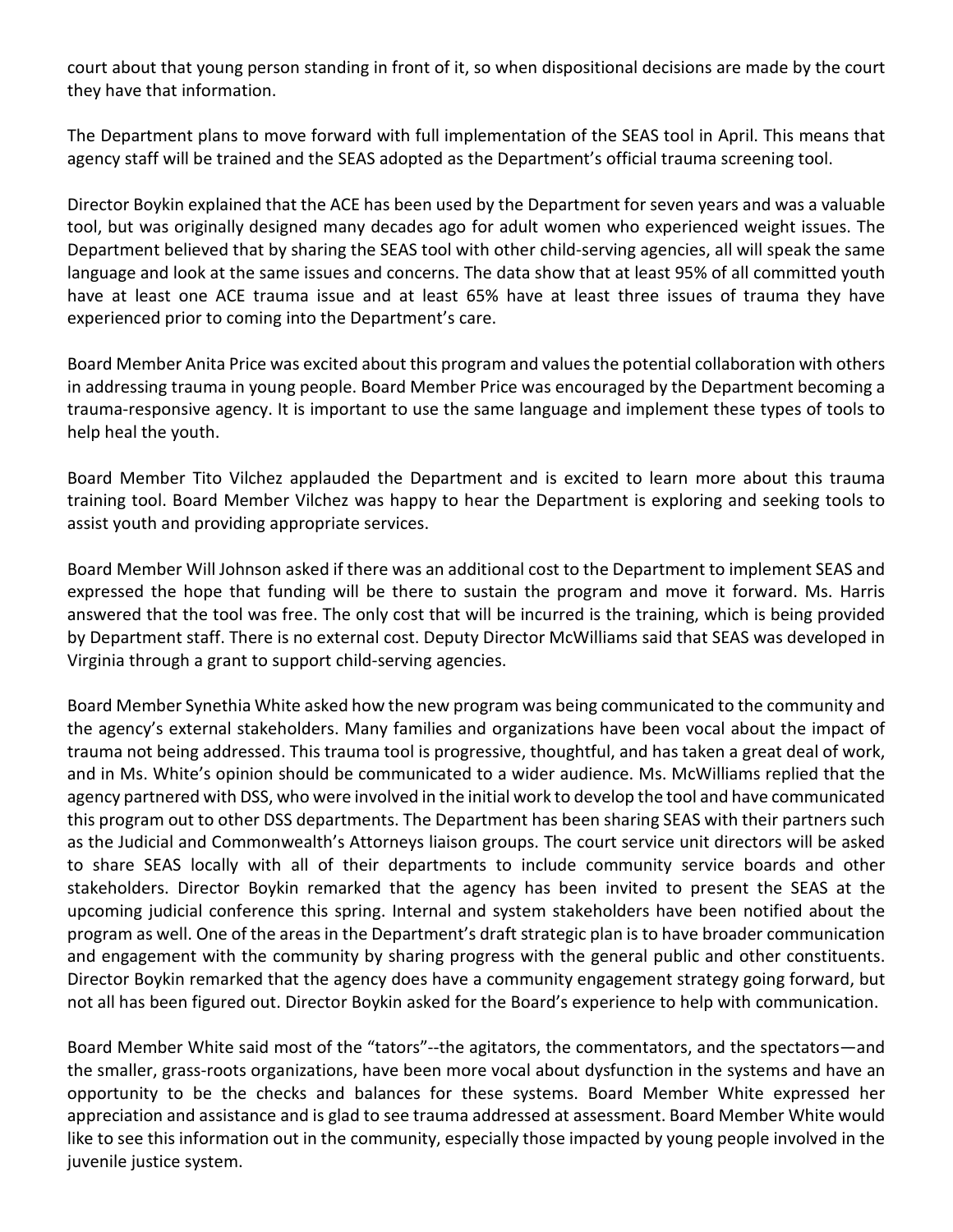Board Member Scott Kizner asked about implementation, and how many youth will actually be screened. Ms. Easton answered any youth placed on probation, where a social history report is ordered, will receive the SEAS. Trauma and victimization may happen while on supervision; just because youth are screened at the beginning, when the social history was ordered, does not mean something could not happen subsequently that could impact their stay. The procedure will allow the agency to rescreen for experiences not disclosed at the original screening. Ms. Easton said she is unable to provide an exact number of youth who will be screened. It will only be youth under supervision, not those who come through intake or are diverted out of the system. Director Boykin said that the Department has about 3,000 youth on some type of supervision at any time. That number is far less than it used to be, but youth will receive a screening going forward.

Board Member Kizner believed it is important to have the resources to train personnel in order to provide the youth with the services needed. As a former school psychologist, Board Member Kizner expressed his frustration at completing an intense evaluation, coming to a conclusion of what the child needed, and then finding that service was not available. Ms. Easton responded that through the vast range of services provided by the Department's regional service coordinators, the VJCCCA service providers, and the other resources in the communities (whether public or private providers), those needs will be met. The agency anticipated collecting data in terms of what services were provided and whether the family took advantage of those services or not.

Chairperson Frazier thanked the presenters for sharing this information and for moving in the right direction for the state's most vulnerable youth. This is important work. Chairperson Frazier agreed with Ms. White's comments on sharing the program with the public. There seems to be a lot of communication happening within and between governmental agencies, but it would be helpful to share this good news with the public and other organizations through press releases or social media.

Ms. McWilliams stated that part of the plan is for the Department to share data with DSS as they continue to monitor the tool. Ms. Harris said that while the Department is sharing the overall data with DSS, that particular data set will not have identifying information on the youth; however, if the youth is involved with DSS, the Department is able to share the SEAS information. Any person the Department would normally share the social history report with would also receive the result of the SEAS. It will be part of the social history. Also, as part of the Department's referral response protocol, if a youth involved with the Department reports any allegation of abuse and it meets the criteria, a report will be made to DSS/Child Protective Services. Any child-serving agency in Virginia will have access to SEAS and can use it as long as they reach out to Virginia HEALS. Multiple child-serving agencies throughout the state are part of this project and aware of this tool. The hope is that they would all opt to adopt this tool so all child-serving agencies can speak the same language and screen the same way.

Director Boykin informed the Board about a study ordered by the Commission on Youth to look at crossover youth (young people involved with DSS, the juvenile justice system, and the mental health system). There is a possibility of legislation coming out of that study, that would allow for greater sharing across those agencies. Protocols are being reviewed and will require memoranda of understanding at the local level about how the sharing of information can occur. The Department recommended use of a longitudinal database to see the number of crossover youth, to learn from their backgrounds, and see what services are provided across systems.

Chairperson Frazier noted that trauma happens at different points and times, and youth should not be poked and prodded with the same questions over and over again, but agencies should build off what is already learned. Chairperson Frazier recommended the Department not leave out the schools. Schools are the biggest holder of youth in the state, and it is important to include them in the conversation.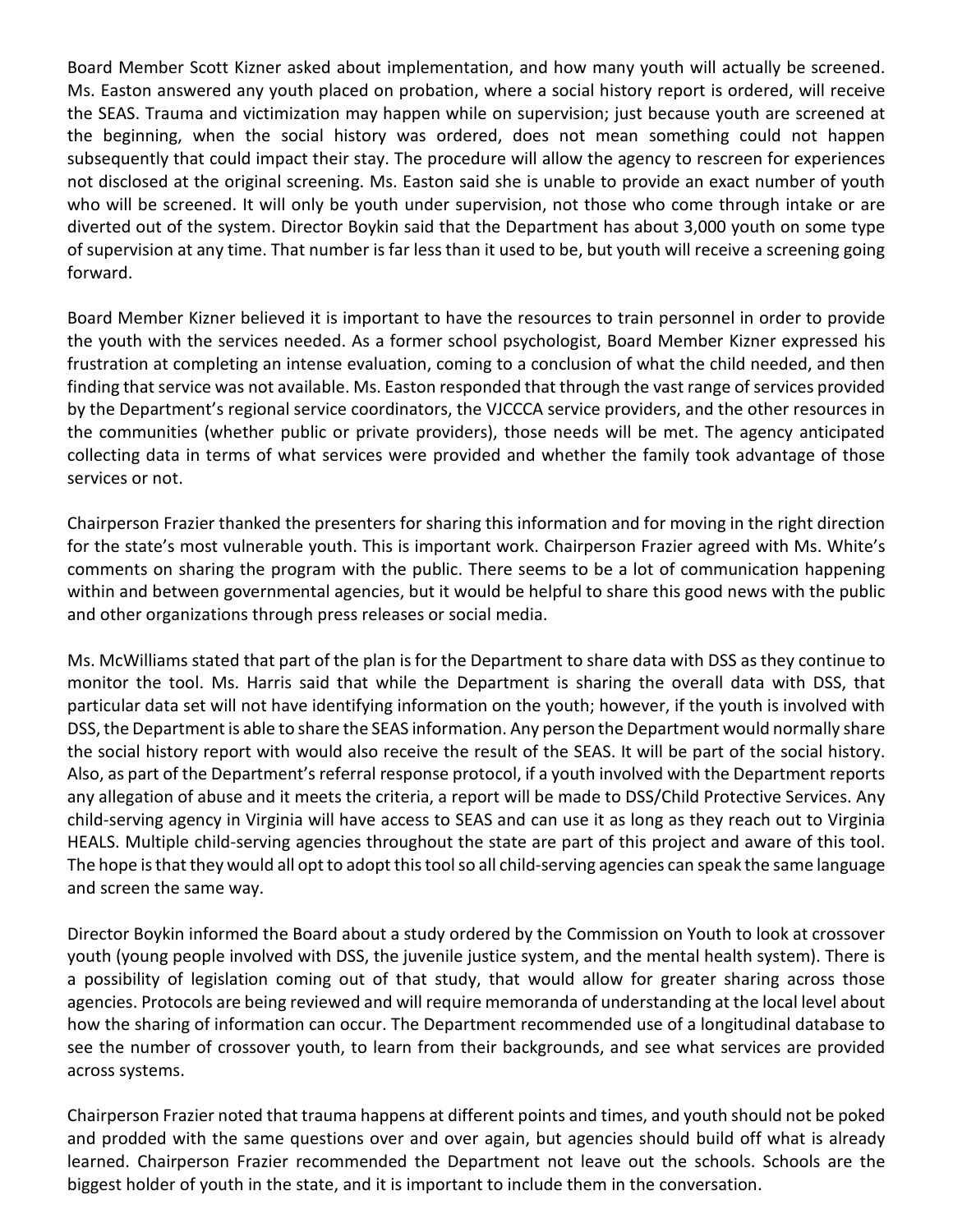Board Member White thanked Chairperson Frazier for mentioning schools and their role. There should also be an effort to make connection to local offices of violence prevention so they can develop their plans for prevention, intervention, or early intervention to support the successes of the young people and their families.

Director Boykin said the Commission on Youth will be completing a second study on the school issue because schools were not in the original resolution for the crossover study. The Department is a recipient of a grant from the Office of Juvenile Justice and Delinquency Prevention to look at the front end of juvenile justice in Virginia. The Department will work with stakeholders, community-based groups, law enforcement, and othersto take a comprehensive look at the front-end systems and, in particular, look at the diversion capacity and opportunities to grow in the prevention and diversion areas. The grant is for \$1 million, and Chairman Frazier had provided a letter of support for the application.

# **JOINT LEGISLATIVE AUDIT AND REVIEW COMMITTEE: REPORT ON VIRGINIA'S JUVENILE JUSTICE SYSTEM Valerie Boykin, Director, Department**

The Joint Legislative Audit and Review Committee (JLARC) was asked to review Virginia's Juvenile Justice System in November 2020. The lengthy report is located in the Board packet. The report and the presentation included a large amount of information. Director Boykin provided a detailed PowerPoint presentation and reviewed the report's findings and recommendations. The presentation can be found on the Department's website.

Board Member Price thanked Director Boykin for a thorough presentation but noted that the good news of fewer youth in the system seemed to be overshadowed with what is wrong with our young people and the system. For instance, there are, unfortunately, proportionally more black youth in the juvenile justice system. It is a reminder of the barriers these young people face. There is a lot to digest in this report. Board Member Price is concerned that Virginia does not expunge the records of some of the youth offenders. What could be done, possibly lobbying the general assembly to take a look at these kinds of issues? Board Member Price asked Director Boykin what the Board could do to help.

Director Boykin said the Board could continue to help educate the public about the agency and its areas of responsibility. Director Boykin reaffirmed that the Department still wants to work on responsive programming that makes a difference. When the Department started transformation in 2014, there were 600 youth in state care, today there are fewer than 200. Those 200 youth have serious charges and great needs and have experienced trauma, so finding the right programs to address their needs is difficult. It is not just a problem in Virginia, but a national problem. The report did not highlight how public safety has been improved because of fewer young people getting into trouble.

Before the pandemic, the Department was planning regional meetings to hear from the community on their needs and to address issues. Director Boykin noted that the Department would like to continue with that dialogue.

Chief Deputy Director Angela Valentine said that the agency is not able to lobby for any of the recommendations made by JLARC. In order to adopt a recommendation, it would need to come from a legislator who wanted to take up a cause or from the general assembly at large. The Department staff are limited in what they can and cannot do with regard to General Assembly recommendations.

Chairperson Frazier noted that even though staff cannot lobby or advocate does not mean Board members are not able to talk with local or state elected officials to make requests.